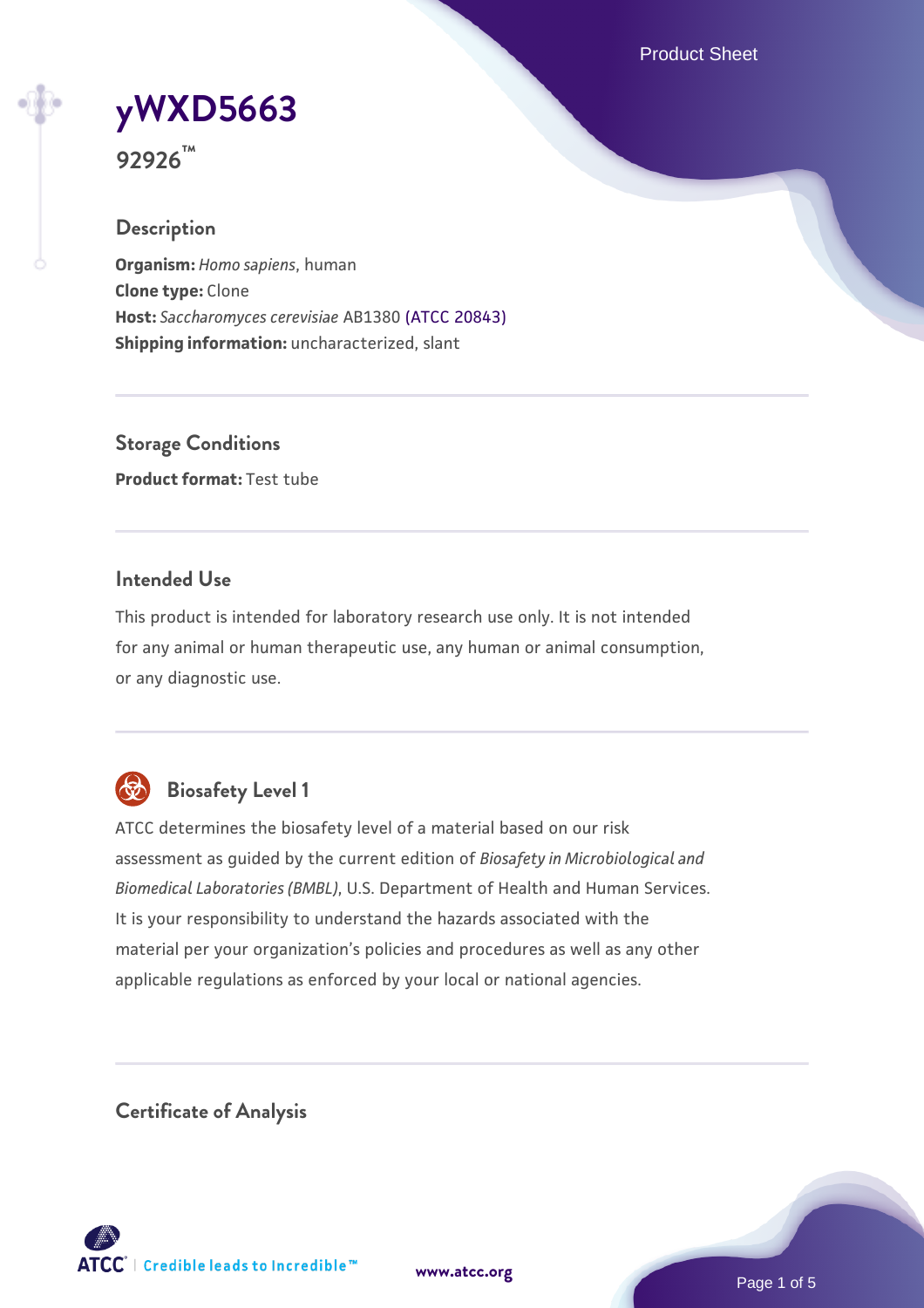For batch-specific test results, refer to the applicable certificate of analysis that can be found at www.atcc.org.

## **Insert Information**

**Type of DNA:** genomic **Genome:** Homo sapiens **Chromosome:** X **Gene name:** DNA Segment, single copy **Gene product:** DNA Segment, single copy **Contains complete coding sequence:** Unknown

## **Vector Information**

**Vector name:** unknown **Type of vector:** YAC **Markers:** SUP4; URA3; TRP1

## **Growth Conditions**

**Medium:**  [ATCC Medium 1245: YEPD](https://www.atcc.org/-/media/product-assets/documents/microbial-media-formulations/1/2/4/5/atcc-medium-1245.pdf?rev=705ca55d1b6f490a808a965d5c072196) **Temperature:** 30°C

#### **Notes**

More information may be available from ATCC (http://www.atcc.org or 703- 365-2620).

## **Material Citation**



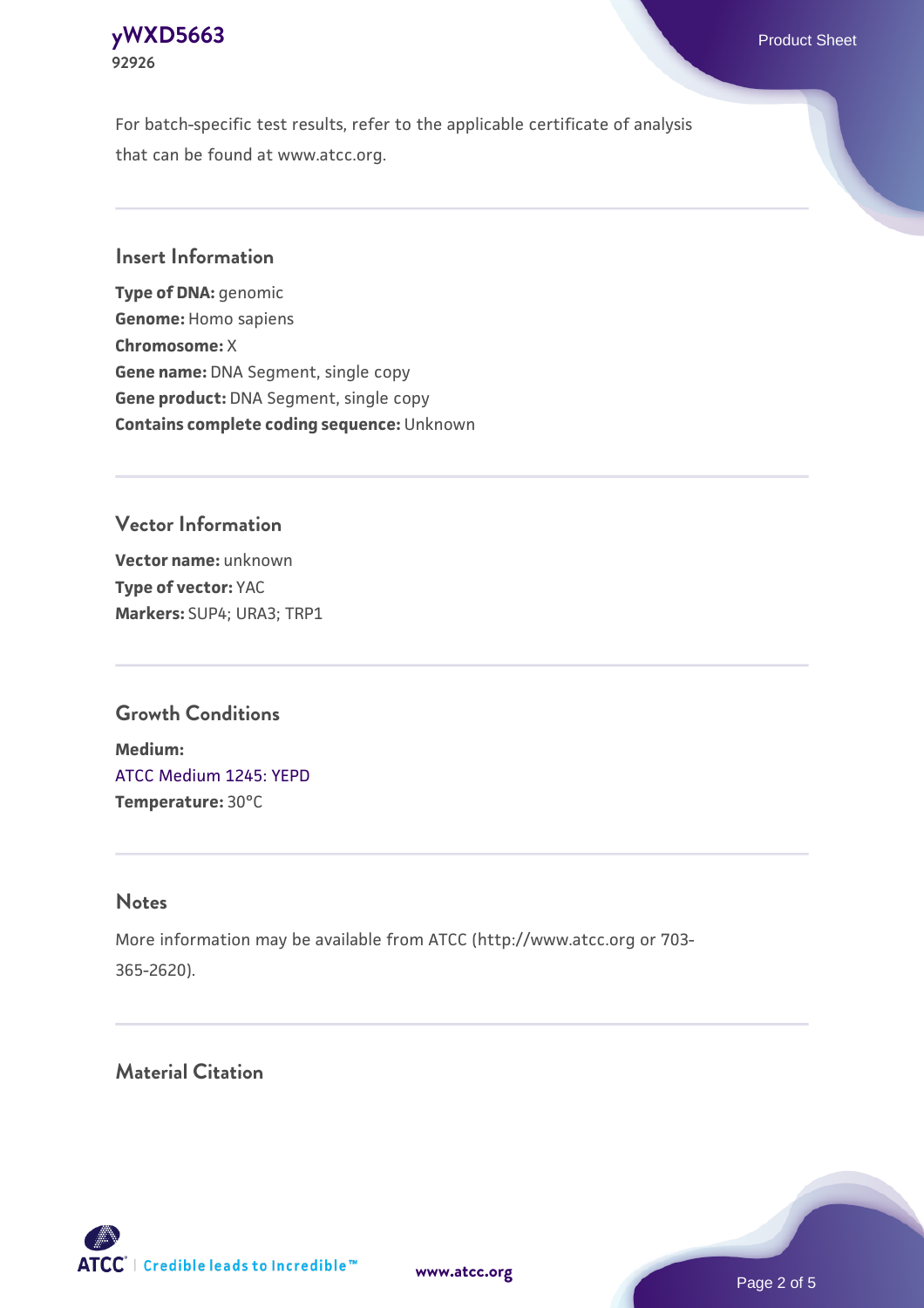If use of this material results in a scientific publication, please cite the material in the following manner: yWXD5663 (ATCC 92926)

#### **References**

References and other information relating to this material are available at www.atcc.org.

## **Warranty**

The product is provided 'AS IS' and the viability of  $ATCC<sup>®</sup>$  products is warranted for 30 days from the date of shipment, provided that the customer has stored and handled the product according to the information included on the product information sheet, website, and Certificate of Analysis. For living cultures, ATCC lists the media formulation and reagents that have been found to be effective for the product. While other unspecified media and reagents may also produce satisfactory results, a change in the ATCC and/or depositor-recommended protocols may affect the recovery, growth, and/or function of the product. If an alternative medium formulation or reagent is used, the ATCC warranty for viability is no longer valid. Except as expressly set forth herein, no other warranties of any kind are provided, express or implied, including, but not limited to, any implied warranties of merchantability, fitness for a particular purpose, manufacture according to cGMP standards, typicality, safety, accuracy, and/or noninfringement.

#### **Disclaimers**

This product is intended for laboratory research use only. It is not intended for any animal or human therapeutic use, any human or animal consumption,

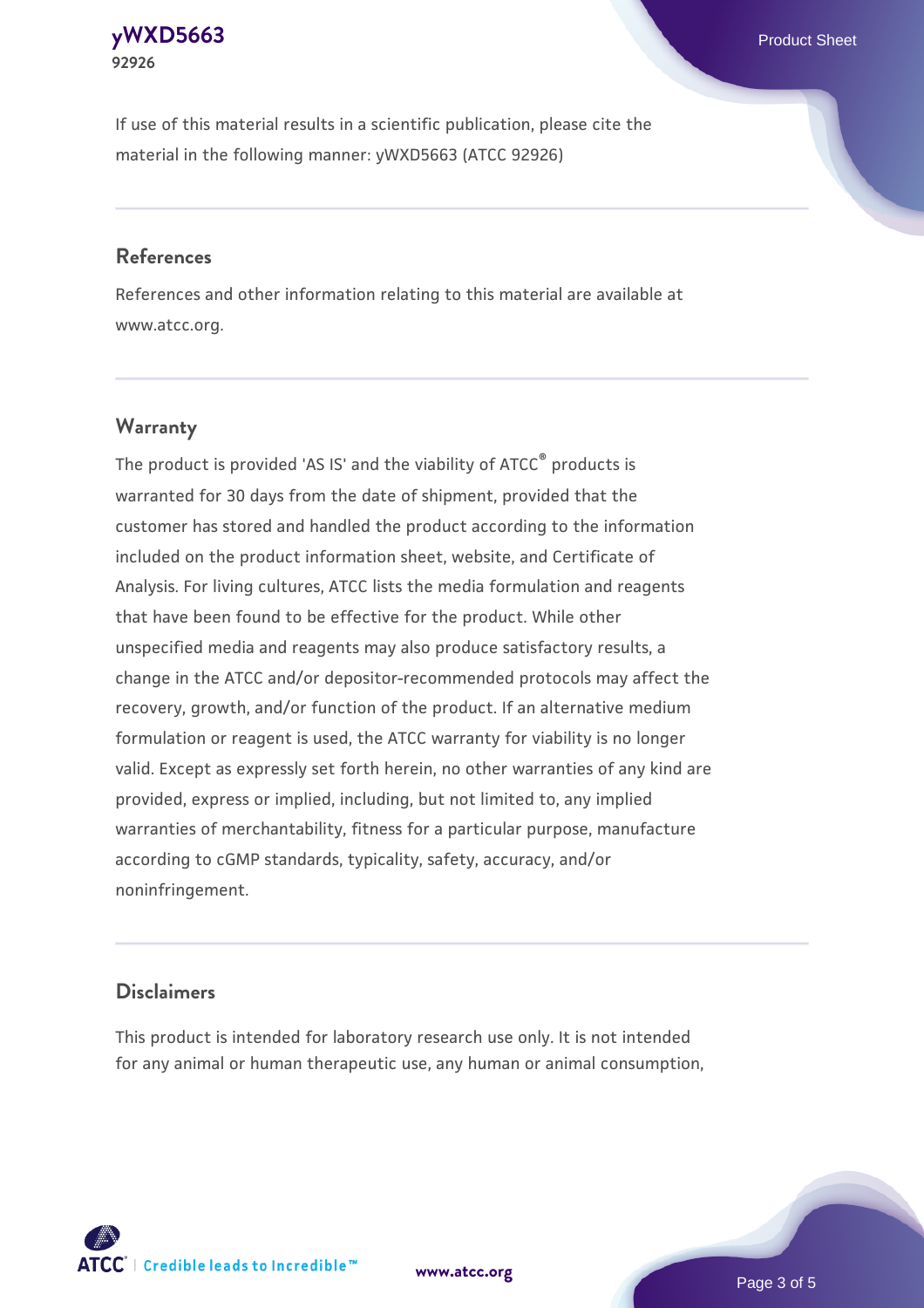or any diagnostic use. Any proposed commercial use is prohibited without a license from ATCC.

While ATCC uses reasonable efforts to include accurate and up-to-date information on this product sheet, ATCC makes no warranties or representations as to its accuracy. Citations from scientific literature and patents are provided for informational purposes only. ATCC does not warrant that such information has been confirmed to be accurate or complete and the customer bears the sole responsibility of confirming the accuracy and completeness of any such information.

This product is sent on the condition that the customer is responsible for and assumes all risk and responsibility in connection with the receipt, handling, storage, disposal, and use of the ATCC product including without limitation taking all appropriate safety and handling precautions to minimize health or environmental risk. As a condition of receiving the material, the customer agrees that any activity undertaken with the ATCC product and any progeny or modifications will be conducted in compliance with all applicable laws, regulations, and guidelines. This product is provided 'AS IS' with no representations or warranties whatsoever except as expressly set forth herein and in no event shall ATCC, its parents, subsidiaries, directors, officers, agents, employees, assigns, successors, and affiliates be liable for indirect, special, incidental, or consequential damages of any kind in connection with or arising out of the customer's use of the product. While reasonable effort is made to ensure authenticity and reliability of materials on deposit, ATCC is not liable for damages arising from the misidentification or misrepresentation of such materials.

Please see the material transfer agreement (MTA) for further details regarding the use of this product. The MTA is available at www.atcc.org.

#### **Copyright and Trademark Information**

© ATCC 2021. All rights reserved.

ATCC is a registered trademark of the American Type Culture Collection.



**[www.atcc.org](http://www.atcc.org)**